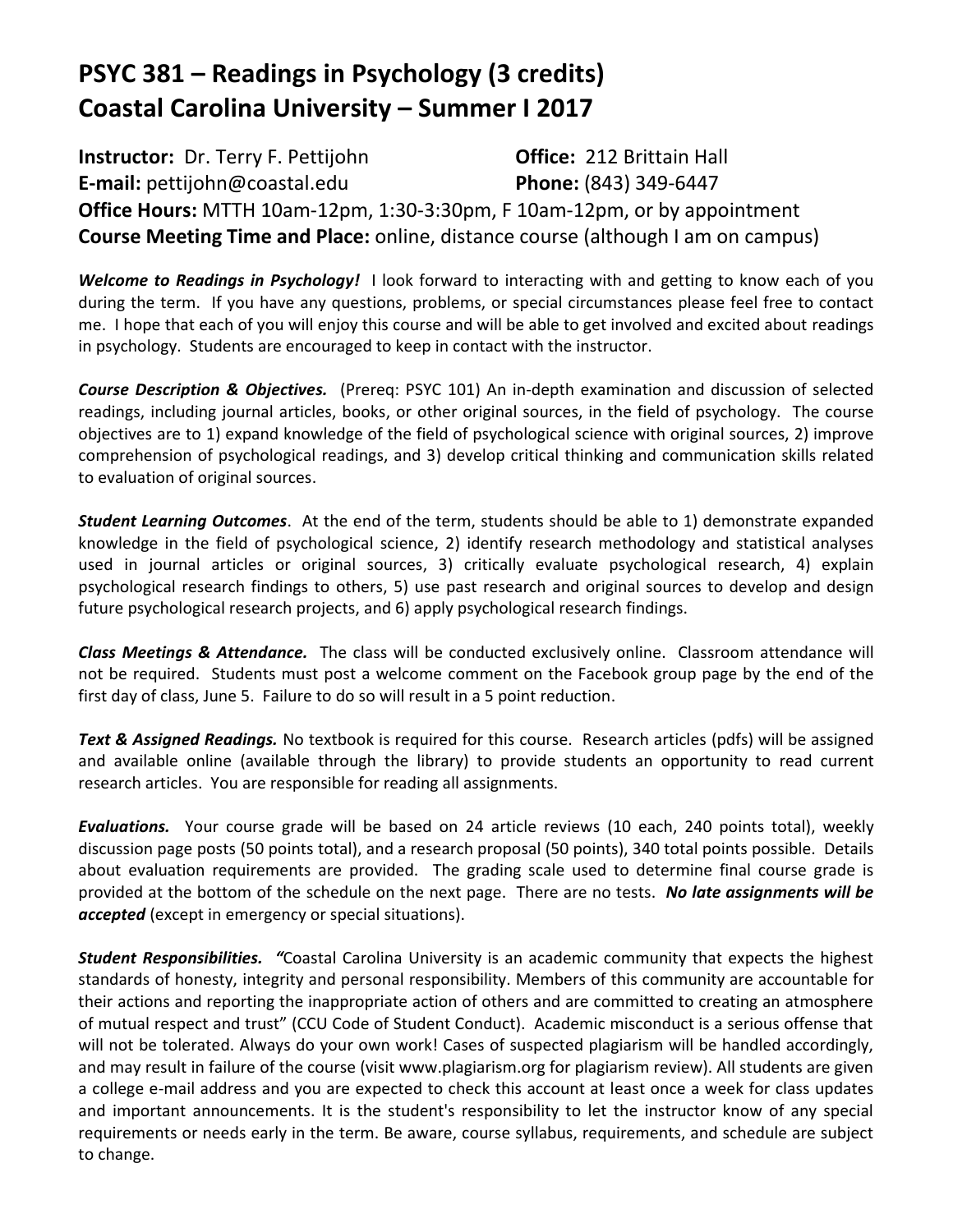| Summer I 2017<br>Distance Course, Online                  |                     |                                                          | <b>READINGS IN PSYCHOLOGY (PSYC 381)</b><br><b>Coastal Carolina University</b>                                                                                                           |                                              | Dr. Terry F. Pettijohn<br>pettijohn@coastal.edu                                                                                   |
|-----------------------------------------------------------|---------------------|----------------------------------------------------------|------------------------------------------------------------------------------------------------------------------------------------------------------------------------------------------|----------------------------------------------|-----------------------------------------------------------------------------------------------------------------------------------|
| Week                                                      | <b>Dates</b>        |                                                          | Readings/Articles                                                                                                                                                                        |                                              | <b>Special Dates</b>                                                                                                              |
| 1                                                         | June<br>$5 - 11$    | How to read research articles;<br>Articles 1, 2, 3, 4, 5 |                                                                                                                                                                                          | ARs & FBPs due by 6/11                       |                                                                                                                                   |
| $\overline{2}$                                            | July<br>$12 - 18$   | Articles 6, 7, 8, 9, 10                                  |                                                                                                                                                                                          |                                              | ARs & FBPs due by 6/18                                                                                                            |
| 3                                                         | July<br>$19 - 25$   | Articles 11, 12, 13, 14, 15                              |                                                                                                                                                                                          |                                              | ARs & FBPs due by 6/25                                                                                                            |
| 4                                                         | June 26 -<br>July 2 | Articles 16, 17, 18, 19, 20                              |                                                                                                                                                                                          |                                              | ARs & FBPs due by 7/2                                                                                                             |
| 5                                                         | July<br>$3 - 7$     | Articles 21, 22, 23, 24                                  |                                                                                                                                                                                          | ARs & FBPs due by 7/6<br>Proposal due by 7/7 |                                                                                                                                   |
| Readings: Selected research<br>articles available online. |                     |                                                          | <b>Course Evaluation</b><br>for PSYC 381:<br>24 article reviews (10 each)<br>240<br>Weekly discussions (10 each)<br>50<br>Research Proposal (50)<br>50<br>Grade % of total points<br>340 |                                              | <b>Grading Scale</b><br>A 93%-100%<br>C 73%-79%<br>B+ 90%-92%<br>D+70%-72%<br>B 83%-89%<br>D 63%-69%<br>0%-62%<br>C+ 80%-82%<br>F |

## **Readings List**

## **Week 1**

- 1. Durante, K. M., Li, N. P., & Haselton, M. G. (2008). Changes in women's choice of dress across the ovulatory cycle: Naturalistic and laboratory task-based evidence. *Personality and Social Psychology Bulletin*, *34*, 1451-1460.
- 2. Rodeheffer, C. D., Hill, S. E., & Lord, C. G. (2012). Does this recession make me look black? The effect of resource scarcity on the categorization of biracial faces. *Psychological Science, 23*(12), 1476-1478.
- 3. McFerran, B., Dahl, D. W., Fitzsimons, G. J., & Morales, A. C. (2010). Might an overweight waitress make you eat more? How the body type of others is sufficient to alter our food consumption. *Journal of Consumer Psychology, 20*(2010), 146-151.
- 4. Troisi, J. D., & Gabriel, S. (2011). Chicken soup really is good for the soul: ''Comfort food'' fulfills the need to belong. *Psychological Science, 22*(6)*,* 747-753.
- 5. Lee, S. W. S., & Schwarz, N. (2010). Dirty hands and dirty mouths: Embodiment of the moral-purity metaphor is specific to the motor modality involved in moral transgression. *Psychological Science, 21*(10), 1423–1425.

## **Week 2**

- 6. Pettijohn, T. F. II, Eastman, J. T., & Richard, K. G. (2012). And the beat goes on: Popular *Billboard* song beats per minute and key signatures vary with social and economic conditions. *Current Psychology, 31*, 313-317.
- 7. Hamlin, J. K., Mahajan, N., Liberman, Z., & Wynn, K. (2013). Not like me = bad: Infants prefer those who harm dissimilar others. *Psychological Science, 24*(4), 589-594.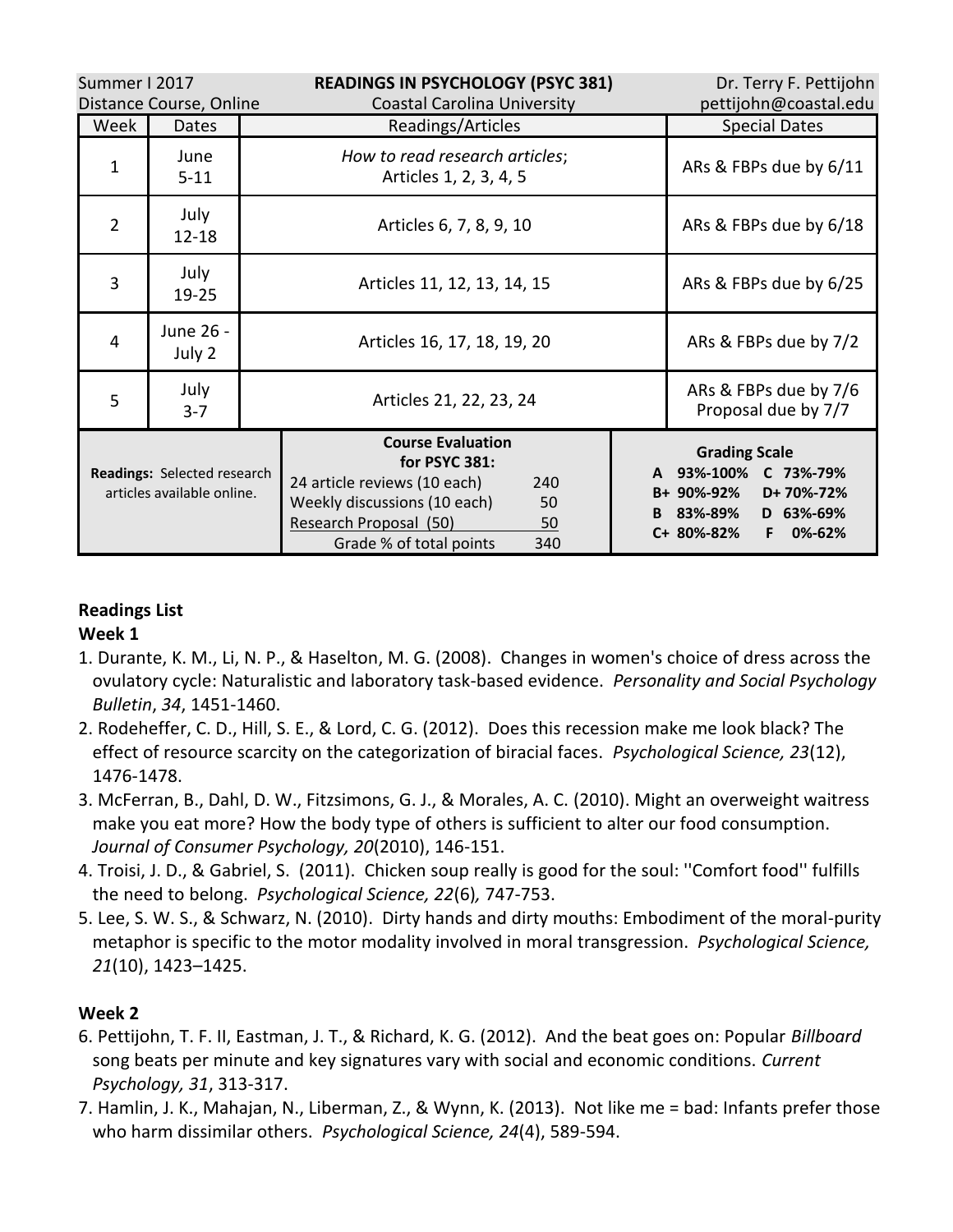- 8. Kille, D. R., Forest, A. L., & Wood, J. V. (2013). Tall, dark, and stable: Embodiment motivates mate selection preferences. *Psychological Science, 24*(1), 112-114.
- 9. Roy, M. M., & Christenfeld, N. J. S. (2004). Do dogs resemble their owners? *Psychological Science, 15*(5), 361-363.
- 10. Swami, S., & Tovee, M. J. (2013). Men's oppressive beliefs predict their breast size preferences in women. *Archives of Sexual Behavior, 2013*, 1-9.

#### **Week 3**

- 11. Gueguen, N., & Jacob, C. (2010). Music congruency and consumer behavior: An experimental field study. *International Bulletin of Business Administration, 1451-243X*(9), 56-63.
- 12. Hagemann, N., Strauss, B., & LeiBing, J. (2008). When the referee sees red . . . *Psychological Science, 19*(11)*,* 769-771.
- 13. Berman, M. G., Jonides, J., & Kaplan, S. (2008). The cognitive benefits of interacting with nature. *Psychological Science, 19*(12)*,* 1207-1212.
- 14. DeWall, C. N., MacDonald, G., Webster, G. D., Masten, C. L., Baumeister, R. F., Powell, C., Combs, D., Schurtz, D. R., Stillman, T. F., Tice, D. M., & Eisenberger, N. I. (2010). Acetaminophen reduces social pain: Behavioral and neural evidence. *Psychological Science, 21*(7), 931-937.
- 15. Sanders, M.A., Shirk, S. D., Burgin, C. J., & Martin, L. L. (2012). The gargle effect: Rinsing the mouth with glucose enhances self-control. *Psychological Science, 23*(12), 1470-1472.

#### **Week 4**

- 16. Tybur, J. M., Bryan, A. D., Magnan, R. E., & Hooper, A. E. C. (2011). Smells like safe sex: Olfactory pathogen primes increase intentions to use condoms. *Psychological Science, 22*(4)*,* 478-480.
- 17. Lieberman, D., Pillsworth, E. G., & Haselton, M. G. (2010). Kin affiliation across the ovulatory cycle: Females avoid fathers when fertile. *Psychological Science, 22*(1), 13-18.
- 18. Stephens, R., Atkins, J., & Kingston, K. (2009). Swearing as a response to pain. *NeuroReport, 20*, 1056-1060.
- 19. Gamble, T., & Walker, I. (2016). Wearing a bicycle helmet can increase risk taking and sensation seeking in adults. *Psychological Science, 27*(2), 289-294.
- 20. Khan, R., Misra, K., & Singh, V. (2013). Ideology and brand consumption. *Psychological Science, 24*(3), 326-333.

## **Week 5**

- 21. Nelson, L. D., & Simmons, J. P. (2007). Moniker maladies: When names sabotage success. *Psychological Science, 18*(12)*,* 1106-1112.
- 22. Damisch, L, Stoberock, B., & Mussweiler, T. (2010). Keep your fingers crossed!: How superstition improves performance. *Psychological Science, 21*(7), 1014-1020.
- 23. Miller, G., Tybur, J. M., & Jordan, B. D. (2007). Ovulatory cycle effects on tip earnings by lap dancers: Economic evidence for human estrus? *Evolution and Human Behavior, 28*, 375-381.
- 24. Meier, B. P. (2016). Bah humbug: Unexpected Christmas cards and the reciprocity norm. *Journal of Social Psychology, 156*(4), 449-454.